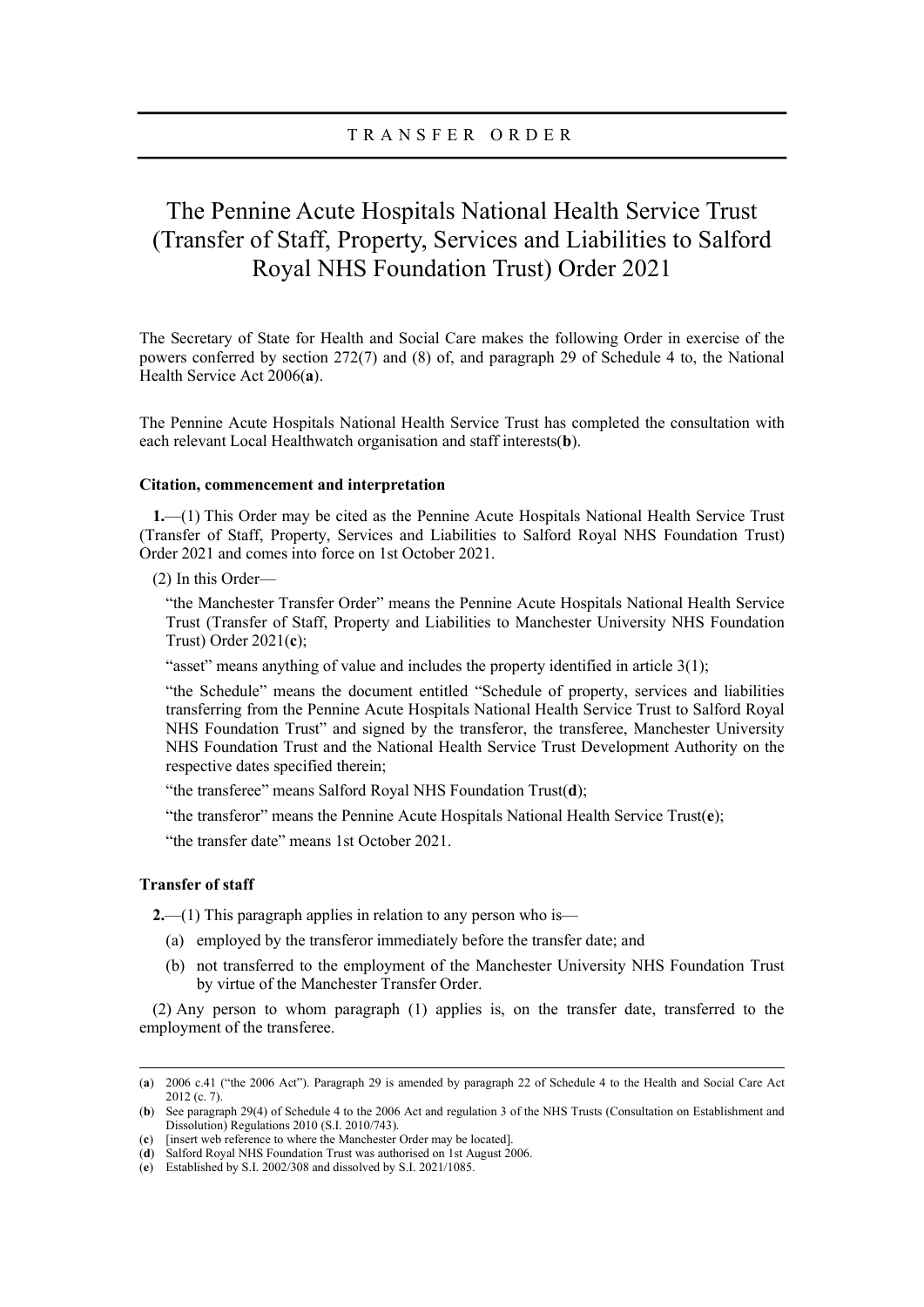(3) The contract of employment of a person whose employment transfers to the transferee under paragraph (2)—

- (a) is not terminated by the transfer; and
- (b) has effect on and after the transfer date as if originally made between that person and the transferee.
- (4) Without prejudice to paragraph (3)—
	- (a) all the rights, powers, duties and liabilities of the transferor under, or in connection with, its contract of employment with a person transferred under paragraph (2), are transferred to the transferee on the transfer date; and
	- (b) any act or omission before the transfer date of or in relation to the transferor, in respect of that person or that person's contract of employment, is deemed to have been an act or omission of or in relation to the transferee.

(5) Paragraphs (2) to (4) do not operate to transfer the contract of employment of a person to whom paragraph (1) applies, or any rights, powers, duties and liabilities under, or in connection with that contract, if, before the transfer date, that person informs the transferee or the transferor that they object to becoming employed by the transferee.

(6) Where a person to whom paragraph (1) applies has objected as described in paragraph (5), the transfer operates so as to terminate that person's contract of employment with the transferor.

(7) Subject to paragraph (8), a person whose contract of employment is terminated in accordance with paragraph (6) is not to be treated, for any purpose, as having been dismissed by the transferor.

(8) Where the transfer involves or would involve a substantial change in the working conditions to the material detriment of a person whose employment is or would have transferred under paragraph (2), that person may treat the contract of employment as having been terminated, and that person shall be treated for any purpose as having been dismissed by the employer.

(9) No damages are payable by the transferor as a result of a dismissal falling within paragraph (8) in respect of any failure by the transferor to pay wages to a person in respect of a notice period which the person has failed to work.

(10) Paragraphs (2), (3) and (5) to (8) are without prejudice to any right of a person arising apart from this article to terminate that person's contract of employment without notice in acceptance of a repudiatory breach of contract by the employer.

## Transfer of property and liabilities to transferee

3.—(1) On the transfer date, all the property of the transferor, identified as property to transfer to the transferee in the Schedule, is transferred to the transferee.

(2) On the transfer date all liabilities of the transferor relating to—

- (a) the property identified in paragraph (1);
- (b) the transferor's provision of the services identified as services to be provided on or after the transfer date by the transferee in the Schedule,

are transferred to the transferee.

(3) On the transfer date, that proportion of the outstanding public dividend capital of the transferor which is represented by the assets transferred by paragraph (1), less the value of liabilities transferred by paragraph (2), transfers to the transferee.

(4) In paragraph (2), "liabilities" includes the criminal liabilities of the transferor.

# Transfer of property and liabilities not otherwise transferred

4.—(1) Any property and liabilities of the transferor existing immediately before the transfer date and not transferred to—

(a) the transferee by virtue of article 3; or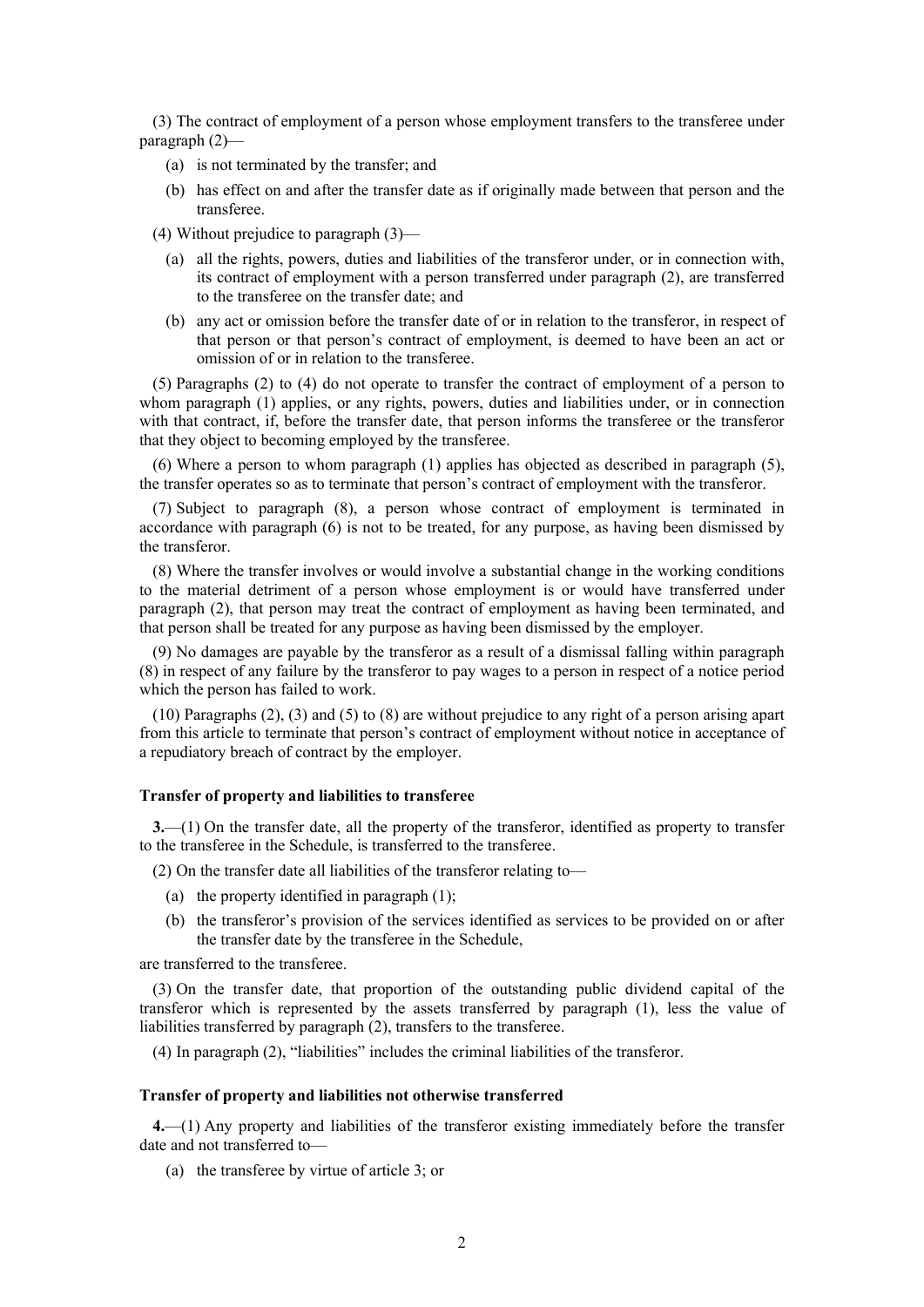(b) Manchester University NHS Foundation Trust by virtue of the Manchester Transfer Order,

are transferred on the transfer date to the transferee.

 $(2)$  For the purposes of paragraph  $(1)$ , "liabilities" includes—

- (a) any actual or contingent liabilities;
- (b) any criminal liabilities.

## Obligation to prepare accounts

5. The obligation to prepare the outstanding accounts of the transferor transfers to the transferee(a).

#### Third parties

6. Insofar as this Order provides for the transfer—

- (a) of land held on lease from a third party; or
- (b) of any other asset leased or hired from a third party or asset in which a third party has an interest,

the transfer is binding on the third party notwithstanding that, apart from this article, it would have required the third party's consent or concurrence.

#### Investigation by the Health Service Commissioner and Care Quality Commission

7.—(1) A complaint made in relation to the transferor under the Health Service Commissioners Act 1993 to the Health Service Commissioner whether made before, on or after the transfer date, may be investigated by the Commissioner, notwithstanding the dissolution of the transferor, as if it had been made in relation to the transferee.

(2) The Commissioner must send a copy of the report of the investigation referred to in paragraph (1) to the transferee.

(3) A review or investigation in relation to the transferor by the Care Quality Commission, whether commenced before, on or after the transfer date, may be conducted by the Care Quality Commission, notwithstanding the dissolution of the transferor, as if it had been or was to be conducted in relation to the transferee.

(4) The Care Quality Commission must send a copy of the report of any review or investigation referred to in paragraph (3) to the transferee.

# Handling of complaints

8.—(1) This paragraph applies to a complaint made in accordance with the provisions of the Local Authority Social Services and National Health Service Complaints (England) Regulations 2009 ("the 2009 Regulations")(b) in relation to the transferor, whether made before, on or after 1st October 2021.

(2) The transferee shall, on or after, the transfer date, handle any complaint to which paragraph (1) applies, in accordance with the 2009 Regulations as if the complaint has been made in relation to it.

#### Provision for continuity in exercise of functions

9. In so far as it relates to the property and liabilities transferring under article 3 or 4—

<sup>(</sup>a) The obligation to prepare the accounts transfers to the Legacy Management Office, hosted by the transferee.

<sup>(</sup>b) S.I. 2009/309; relevant amendments made by S.I. 2009/1768 and. 2013/235.